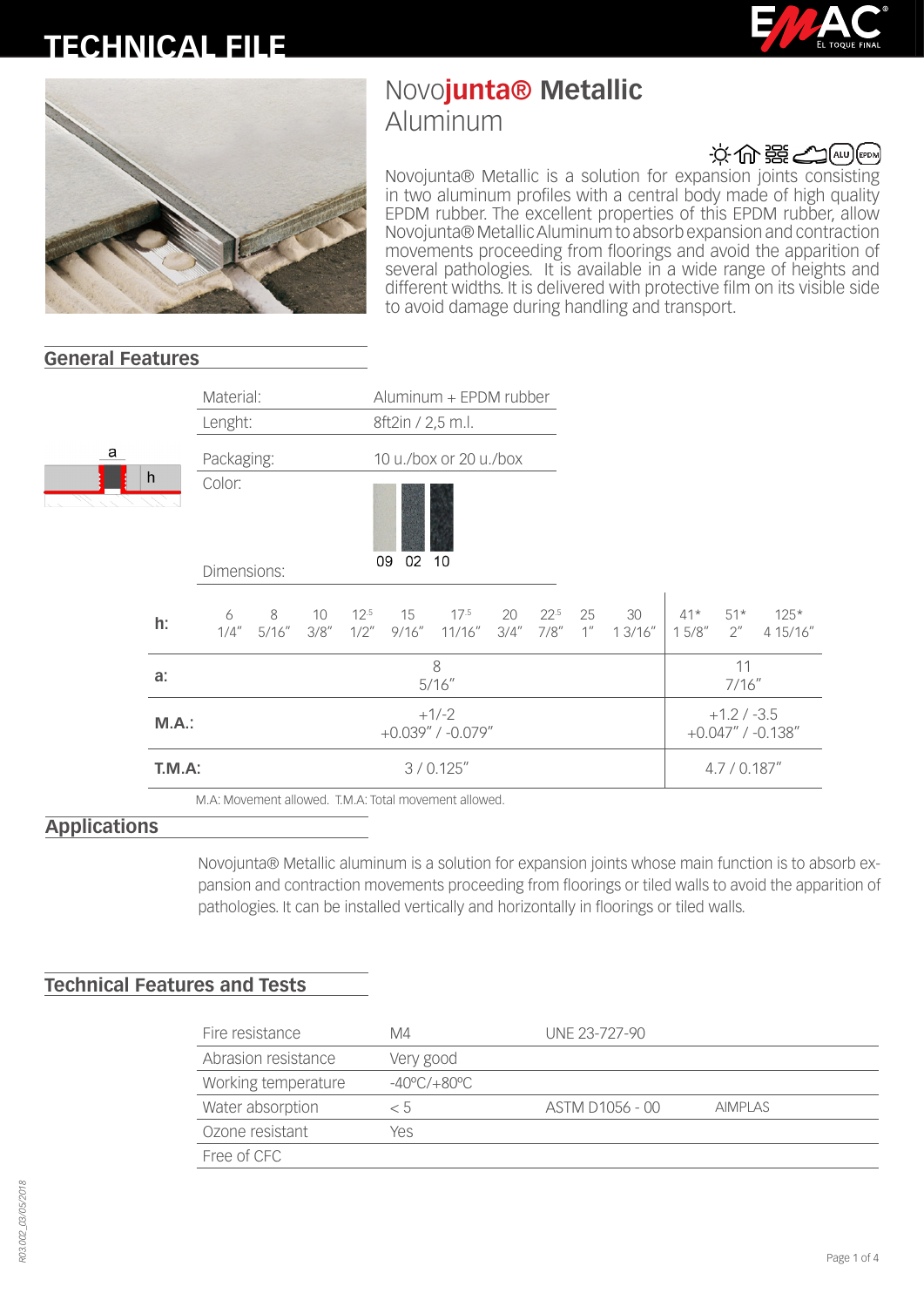# **TECHNICAL FILE**

Novo**junta® Metallic** Aluminum



#### **Materials**

#### The anchoring wings of Novojunta® Metallic Aluminum consist in two profiles made by aluminum extrusion in natural finish. Aluminum

Aluminum is a material with excellent chemical and phisical-mechanical properties. It is lightweight, tough, ductile, malleable and highly durable.

EPDM The central body of Novojunta® Metallic Aluminum is made of high quality EPDM rubber. EPDM is an elastomer polymer with excellent mechanical properties. It has good resistance to abrasion, wear and impact, is a good insulator, and resists weathering, common chemicals and has a wide working temperature range.

> Its excellent compression set is the main feature in absorbing the deformations and geometric variations of constructive elements.

#### **Tips of installation**

Emac®, in his awareness for the correct execution of the ceramic systems, took part in the committee for the elaboration of the UNE 138002: 2017 standard "General rules for the execution of ceramic tile systems by adhesion". In that UNE standard the recommendations of installation for expansion joints were defined as follow:

| <b>Installation</b>        | <b>Separation distance / Area</b>                                                            | Joint width<br>(mm)    |  |  |  |
|----------------------------|----------------------------------------------------------------------------------------------|------------------------|--|--|--|
| Linear expansion joints    |                                                                                              |                        |  |  |  |
| Outdoor walls              | Fach $3 - 4$ ml max.<br>Regular areas max. 16 m <sup>2</sup>                                 | $>= 8$ mm              |  |  |  |
| Outdoor floors             | Each 2,5 - 5 ml max.<br>Regular areas max. 16 m <sup>2</sup>                                 |                        |  |  |  |
| Indoor floors              | Respect open contraction joints<br>Each 8 ml maximum<br>Regular areas max. 40 m <sup>2</sup> |                        |  |  |  |
| Singular points            | Door treshold<br>Floor changes                                                               | $>= 8$ mm              |  |  |  |
| Perimeter expansion joints |                                                                                              |                        |  |  |  |
| Indoor walls               | Perimeter joints<br>Wall / Ceiling<br>Wall / Wall                                            | $>= 5$ mm<br>$>= 8$ mm |  |  |  |
| Outdoor walls              | Indoor / outdoor edges                                                                       |                        |  |  |  |
| Indoor floors              | Perimeter joints and encounters with elements                                                | $>=8$ mm               |  |  |  |
| Outdoor floors             | Perimeter joints and encounters with elements                                                |                        |  |  |  |
| Singular points            | Encounter joints with joinery                                                                | $>= 5$ mm              |  |  |  |

These recommendations are the minimum dimensions to take into account. The particularities of each project could make necessary to place the joints at less distance. The expansion joints should be planned since the project phase. The correct design and dimensionement of the expansion joints, together with an adequate choice of materials and a correct installation execution, will help to prevent from the apparition of pathologies.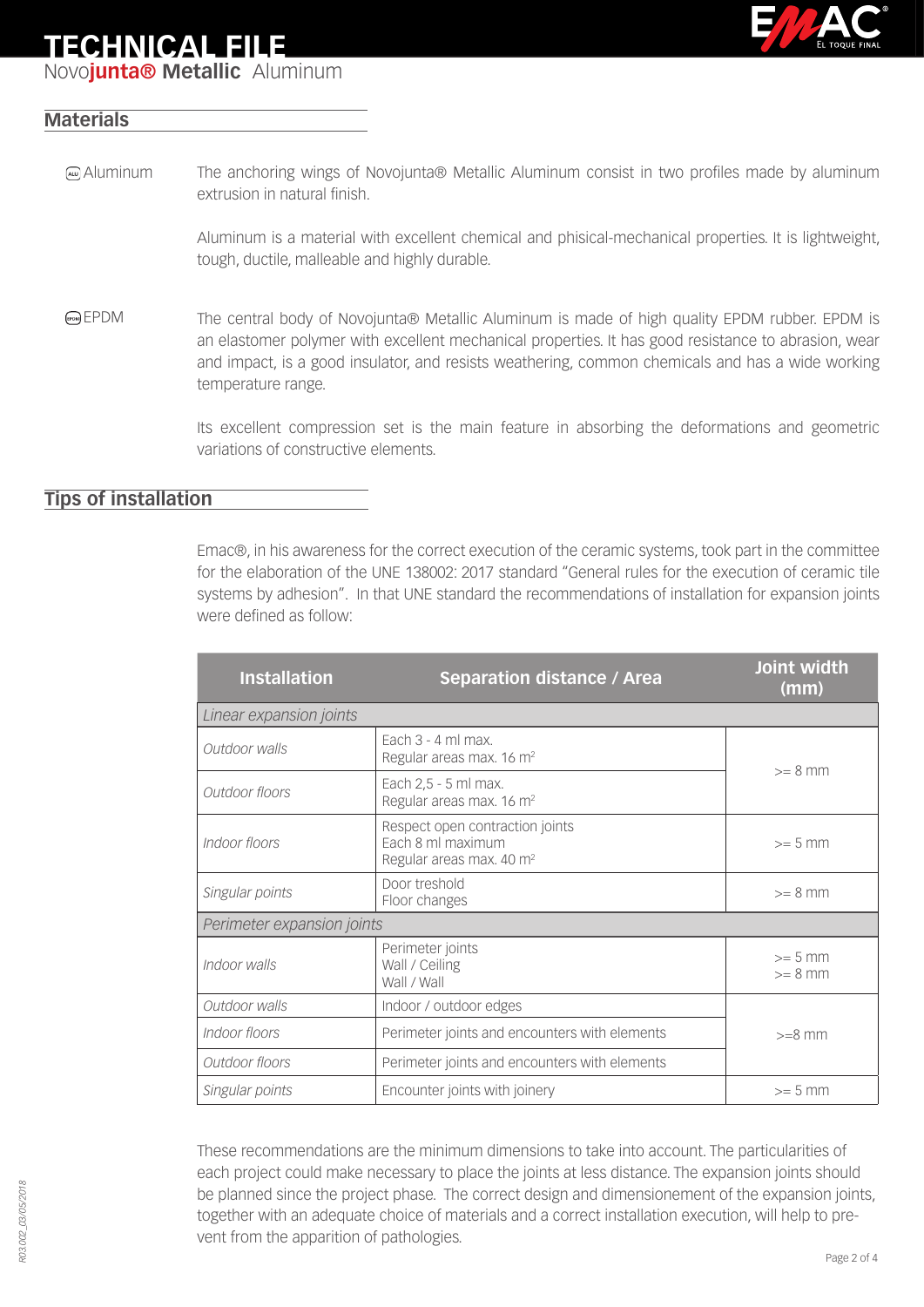### **TECHNICAL FILE** Novo**junta® Metallic** Aluminum

### **Calculation of thermal variation**

Novojunta® Metallic aluminum is available in different heights and widths so each model will have different performance and will support different thermal variation.

For example, we'll take the example of Novojunta® Metallic h:10 mm. This profile has a visible side of 8 mm. and absorbs a total movement of 3 m. (+1 / -2 mm.)

|                                                     | а                                                                                   | <b>Expansion/con-</b><br>traction<br>move-<br>ments | <b>Total</b><br>movement |  |  |  |
|-----------------------------------------------------|-------------------------------------------------------------------------------------|-----------------------------------------------------|--------------------------|--|--|--|
|                                                     | $5/16'' - 8$ mm.                                                                    | $+0.039''$ / $-0.079''$ //<br>$+1/ -2$ mm.          | $0.12 / 3$ mm.           |  |  |  |
| <sup>1</sup> Thermal variation calculed considering | <sup>1</sup> The considered installation allows an expansion movement equal         |                                                     |                          |  |  |  |
| an outdoor installation with coefficient            | to an increase of 134°F (57°C) counting from the temperature of ins-                |                                                     |                          |  |  |  |
| of thermal expansion 0.007mm*°C/m.                  | tallation and a contraction equal to -84°F(-29°C) counting from the                 |                                                     |                          |  |  |  |
| with the joints placed to a maximum                 | temperature of installation.                                                        |                                                     |                          |  |  |  |
| distance of 16.40ft (5 l.m.).                       | Total thermal variation: 187°F / 86°C                                               |                                                     |                          |  |  |  |
| <sup>1</sup> Thermal variation calculed considering | <sup>1</sup> The considered installation allows an expansion movement equal         |                                                     |                          |  |  |  |
| an outdoor installation with coefficient            | to an increase of 97°F (36°C) counting from the temperature of ins-                 |                                                     |                          |  |  |  |
| of thermal expansion 0.007mm*°C/m.                  | tallation and a contraction equal to $-64^{\circ}F(-18^{\circ}C)$ counting from the |                                                     |                          |  |  |  |
| with the joints placed to a maximum                 | temperature of installation.                                                        |                                                     |                          |  |  |  |
| distance of 26.24ft (8 l.m.).                       | Total thermal variation: 129°F / 54°C                                               |                                                     |                          |  |  |  |

The correct calculation of this is highly important to distribute and dimension the expansion joints in a correct way. From our Technical Department, as specialists in expansion joints, we offer advice for the calculation of the expansion joints of your project with no compromise.

Please, contact us in **tecnico@emac.es** and we'll offer you a customized solution depending on the features of your project.

#### **Installation**



image with your mobile phone (QR code reader software is necessary) or click on it.

1. Spread a big amount of thin-set mortar on the surface to be tiled.

2. Then, place the profile and press it so the thin-set mortar could pass through the holes of the anchoring wing.

3. Place one tile over the anchoring wing and press it to get an optimal joint between the thin-set mortar and the profile.

4. Repeat the last step placing tiles along the profile (both sides) until the installation is finished. Before it cures, hit softly with a rubber hammer to align the profile with the tiles.

5. Finally, clean the leftover material, remove the protective film and let dry.

\* If you're going to polish the flooring, install this profile slightly below the tile to avoid possible damage.